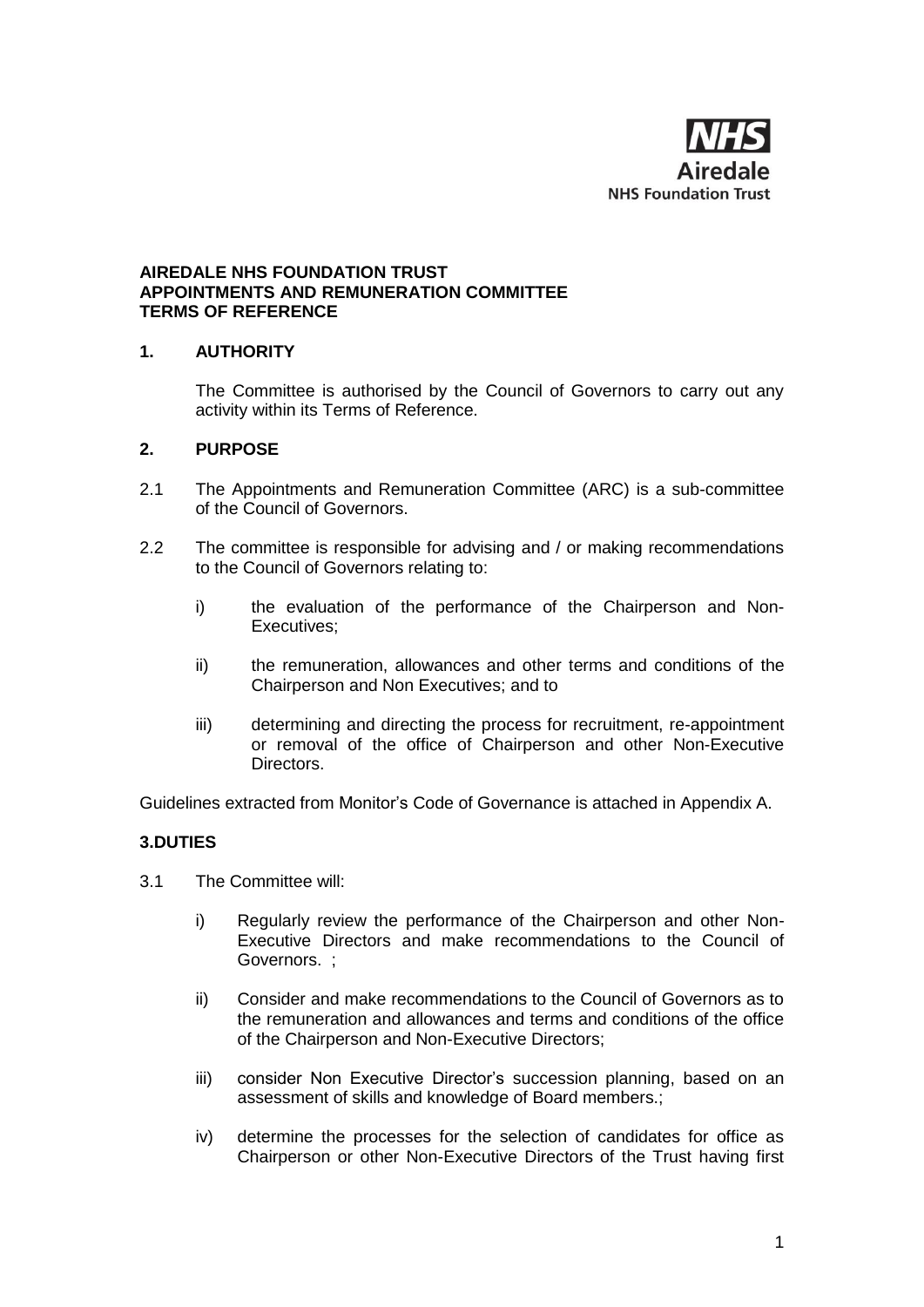consulted with the Board of Directors as to these matters and having regard to such views as may be expressed by the Board of Directors.

This process will include;

- preparing a description of the role and responsibilities
- determining the arrangement for attracting applicants
- agreeing a selection process and other assessment arrangements
- v) engage with the Trust's HR services (or appropriate external advisors) to seek candidates for office and to advise on the recruitment and selection process. :
- vi) to make recommendations to the Council of Governors of the candidate for appointment as Chairperson or other Non-Executive Director, as the case may be.

# **4. MEMBERSHIP**

- 4.1 The Committee will be chaired by the Chairperson of the Trust. If the Chairperson is absent the Committee members shall select a Non-Executive Director to act as Chair.
- 4.2 The Committee will comprise the Chairperson of the Trust, Non-Executive Director, the Trust's Senior Independent Director and five Governors (the majority of which shall be Public Governors and one of these will be the Lead Governor ).

4.3

- 4.3 The term of office for Governor members (except Lead Governor) of the Committee shall be (3) three years.
- 4.4 The Committee may invite other Board members of the Trust to attend the meetings..
- 4.5 For the appointment of the Chairperson to the Trust, the Committee will seek the services of an Independent Assessor(s). The Independent Assessor will not be a member or have a vote on the Committee.
- 4.6 For all appointments and matters relating to remuneration, the Committee will seek advice from the professional human resources services of the Trust and/or external professional support.

# **5. ATTENDANCE**

**In addition to the Committee members, the following are required to attend meetings of the Committee:**

- **Associate Director of Human Resources and Workforce**
- **Associate Director of Corporate Affairs (who will act as or nominate the Secretary)**
- **6. QUORUM**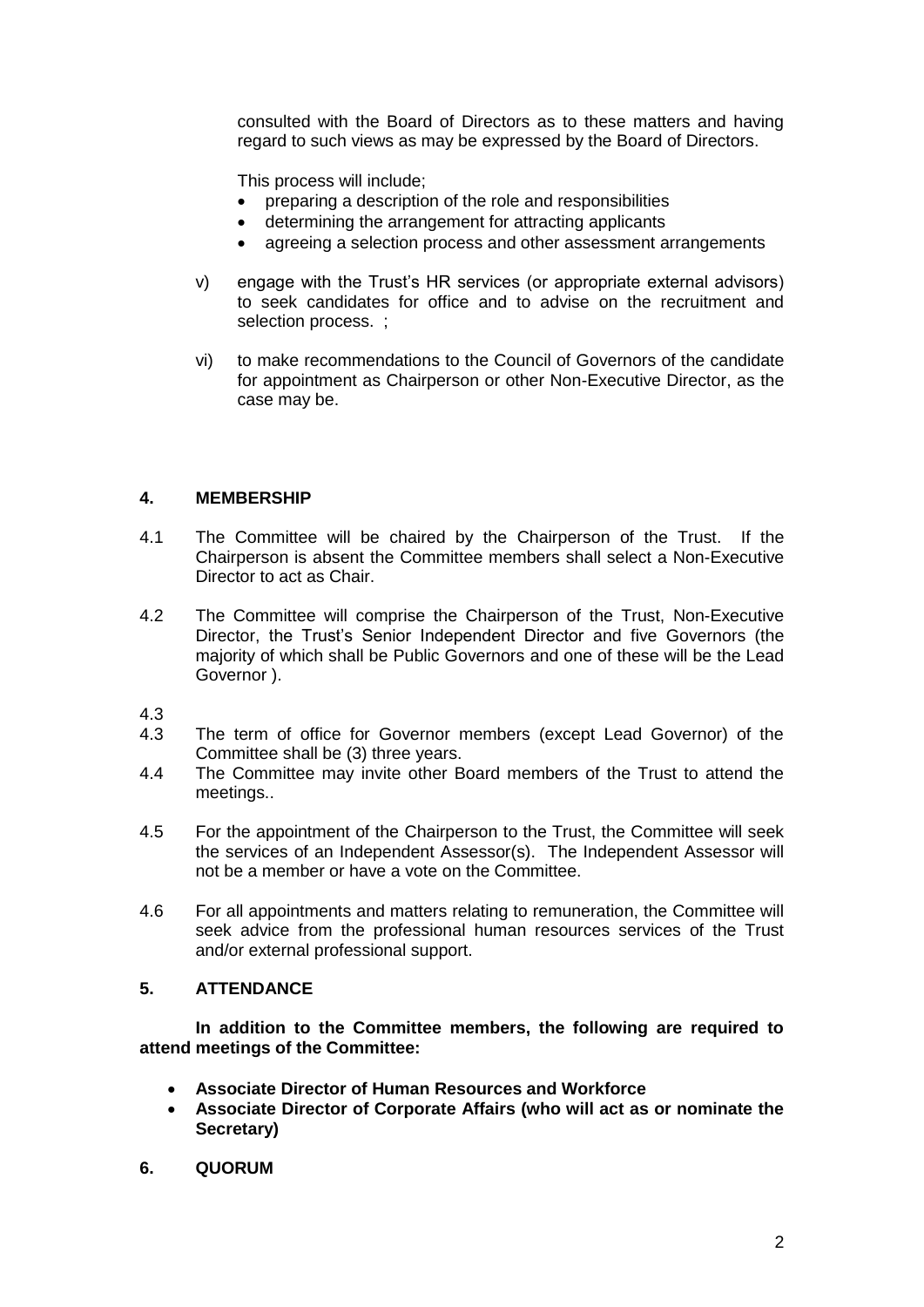**6.1** The quorum will be at least five members, the majority of whom must be Governors and at least one must be a Non-Executive Director.

# **7. FREQUENCY**

7.1 The Committee will meet a minimum of once a year.

# **8. MINUTES AND REPORTING**

8.1 Minutes of each Committee will be formally recorded and submitted to the Private meeting of the Council of Governors. The Committee reserves the right not to publish minutes recording discussions held in private. This might include information of a sensitive or personal nature, for example discussions relating to appraisals.

# 8.2

8.2 The Committee will prepare an annual report on the work of the Committee for publication in the Trust's Annual Report and Accounts.

# **9. PERFORMANCE EVALUATION**

# **9.1 The Committee will undertake an annual review of its performance and report the outcome to the Council of Governors.**

# **10. REVIEW**

10.1 The Terms of Reference will be reviewed on an annual basis or at the request of the Council of Governors or by the Committee making recommendations to the Council of Governors as appropriate.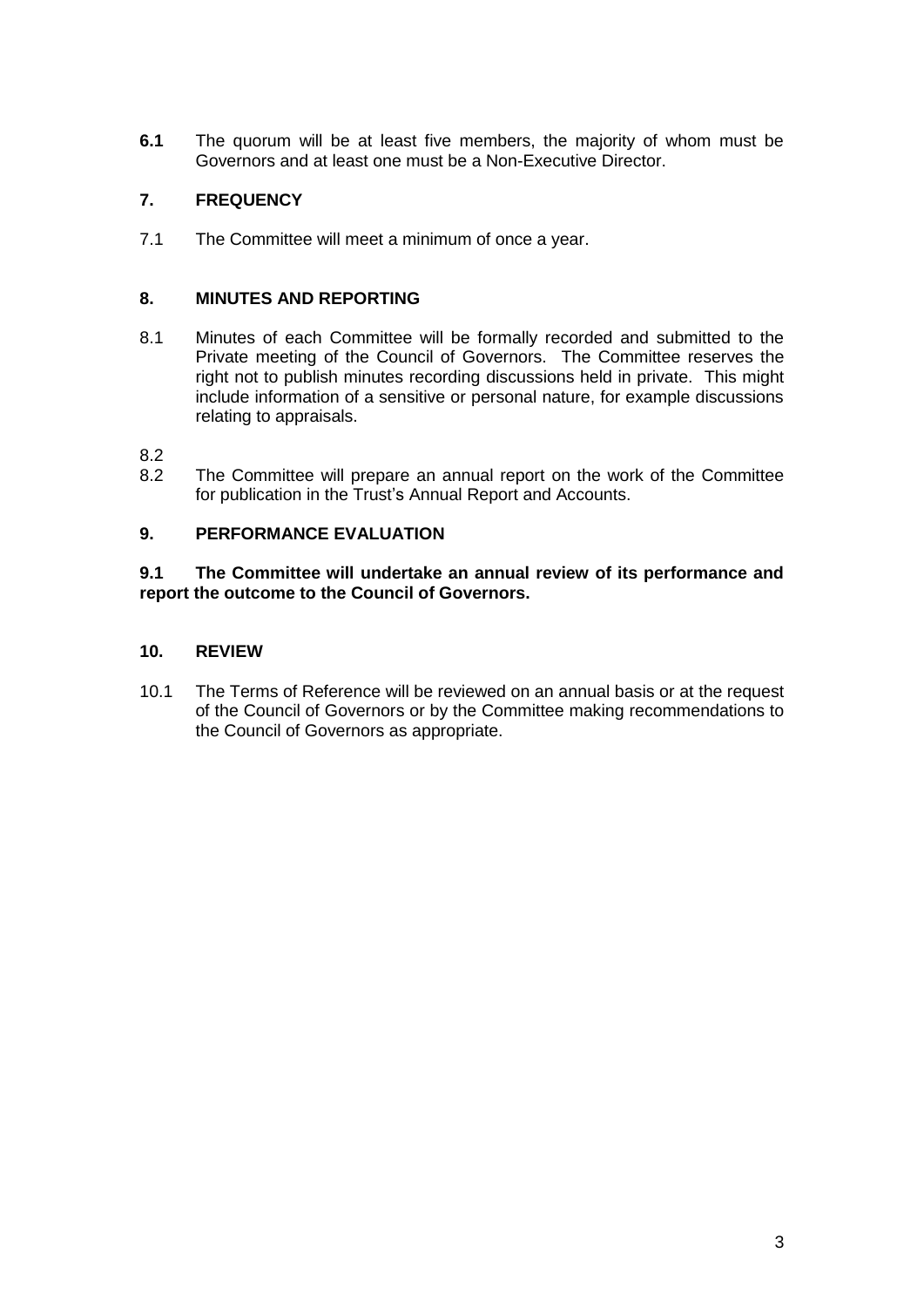# **Appendix A**

# **APPOINTMENTS AND REMUNERATION COMMITTEE (ARC)**

### **GUIDELINES RE: MONITOR CODE OF GOVERNANCE (WORKING DOCUMENT)**

These guidelines support the ARC Terms of Reference. Note that references to a nominations committee relate to ARC. They reference to the Monitor NHS Foundation Trust Code of Governance, specifically the following Code Provisions:

**A.4.2** The Chairperson (of the Trust) should hold meetings with the Non-Executive Directors without the Executives present. Led by the Senior Independent Director, the Non-Executive Directors should meet without the Chairperson (of the Trust) at least annually to evaluate the (Trust) Chairperson's performance, and on such other occasions as are deemed appropriate.

#### **Process**

# **The process for appraising the Chair has been agreed by ARC.**

**A.5.8** The Council of Governors should only exercise its power to remove the Chairperson or any Non-Executive Directors after exhausting all means of engagement with the Board of Directors. The Council should raise any issues regarding the Chairperson with the Senior Independent Director in the first instance.

# **Process**

**The process for removal of any Non-Executive Director or Chairperson will be agreed by ARC for recommendation to the Council of Governors.**

**B.2.1** The nominations committee or committees, with external advice as appropriate, are responsible for the identification and nomination of Executive and Non-Executive Directors. The nominations committee should give full consideration to succession planning, taking into account the future risks and opportunities facing the NHS Foundation Trust and the skills and expertise required within the Board of Directors to meet them.

#### **Process**

#### **The review process will be determined and undertaken by ARC as identified in its Terms of Reference.**

**B.2.3** There may be one or two nominations committees. If there are two committees, one will be for responsible for nominations for Executive and the other for Non-Executive Directors (including the Chairperson). The Nominations Committee(s) should regularly review the structure, size and composition of the Board of Directors and make recommendations for changes where appropriate. In particular the Nomination Committee(s) should evaluate the skills, knowledge and experience on the Board of Directors and, in light of this evaluation, prepare a description of the role and capabilities required for a particular appointment of both Executive and Non-Executive Directors, including the Chairperson.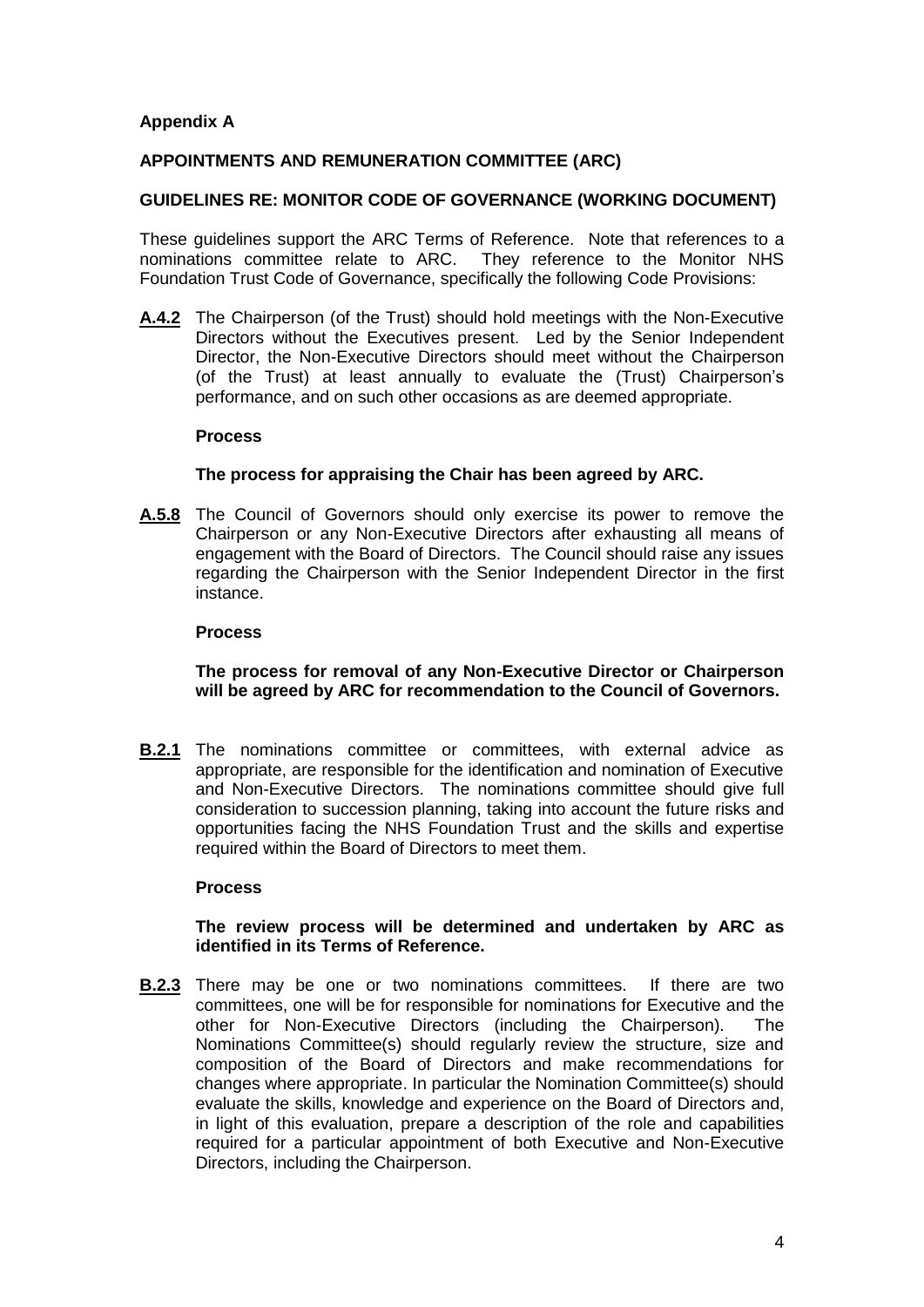### **Process**

**ARC is responsible for the nominations process of the Chairperson and Non-Executive Directors to the Council of Governors. (see B.2.5)** 

**The Board Appointments, Remuneration and Terms of Service Committee (BART) will be responsible for the process of appointing Executive Directors, including the Chief Executive (see Appendix B)**

**B.2.4** The chairperson or an independent Non-Executive Director should chair the nomination committee(s).

#### **Process**

**ARC will be chaired by the Chairperson, or in their absence a Non-Executive Director present at the meeting. This is stated in the Terms of Reference.**

**BART will be chaired by an Independent Non-Executive Director of the Trust. This is stated in the Terms of Reference.**

**B.2.5** The Governors should agree with the nominations committee a clear process for the nomination of a new Chairperson and Non-Executive Directors. Once suitable candidates have been identified the nominations committee should make recommendations to the Council of Governors.

#### **Process**

**The process for the nomination of a new Chairperson and Non-Executive Directors is:**

- **ARC shall produce a person specification covering the qualifications, skills and experience required. This specification will take into account the views of the Board of Directors. (See B.2.7)**
- **For the appointment of the Chairperson, ARC will produce a job specification defining the role, the capabilities required and the time commitment (See B.3.1)**
- **ARC will use the professional Human Resource services of the Trust to advise on the recruitment selection process**
- **ARC will shortlist and interview such candidates it feels appropriate**
- **ARC will make a recommendation to the Council of Governors to appoint**
- **B.2.6** Where an NHS foundation trust has two nominations committees, the nominations committee responsible for the appointment of Non-Executive Directors should consist of a majority of Governors. If only one nominations committee exists, when nominations of Non-Executive, including the appointment of a chairperson or deputy chairperson, are being discussed, there should be a majority of Governors on the committee and also a majority Governor representation on the interview panel.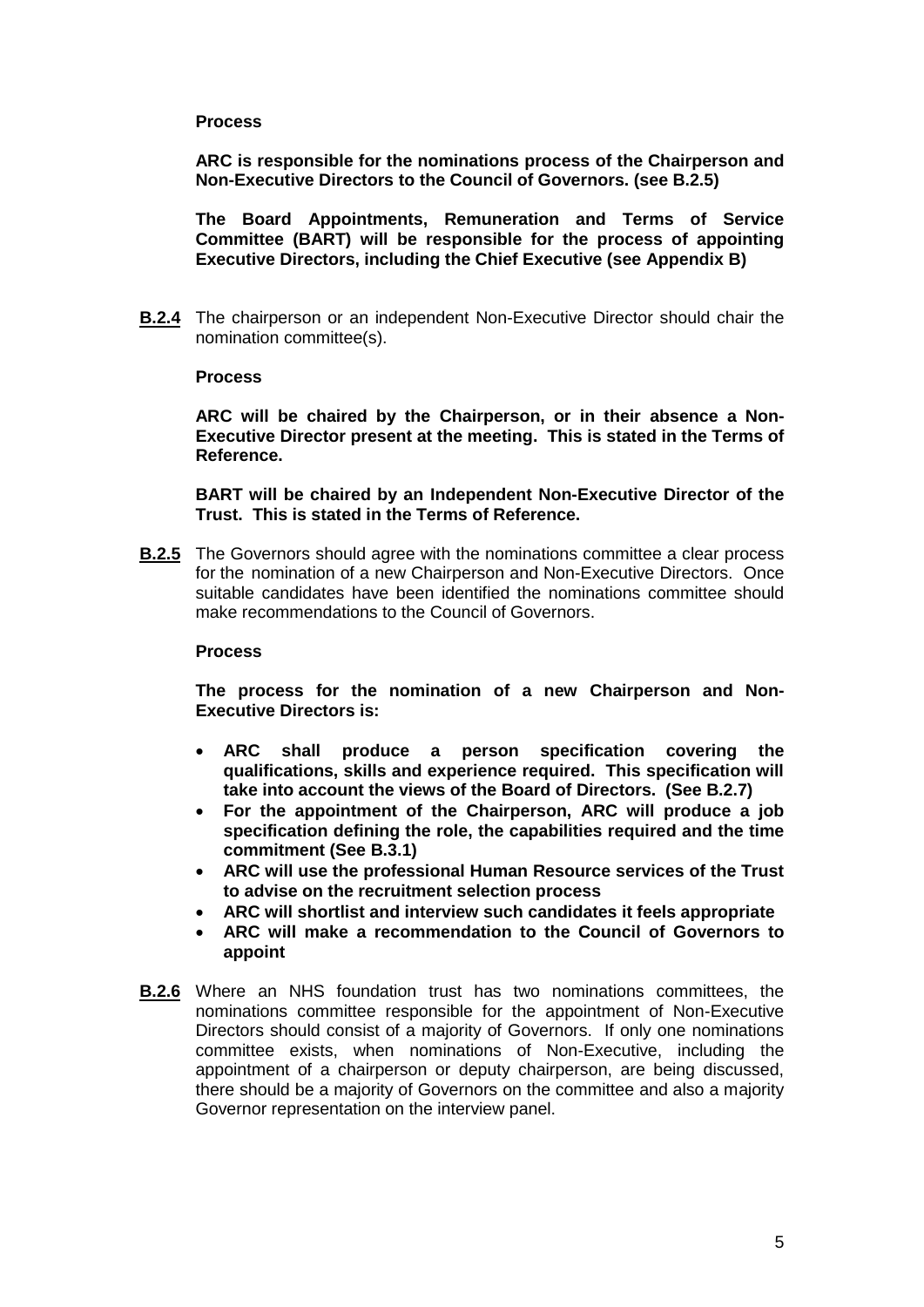# **Process**

# **The membership of ARC is made up of a majority of Governors. This is stated in the Terms of Reference.**

**B.2.7** When considering the appointment of Non-Executive Directors, the Council of Governors should take into account the views of the Board of Directors on the qualifications, skills and experience required for each position.

### **Process**

**In preparing the person and job specification, ARC will consult with the Board of Directors on the qualification, skills and experience required for each post.**

**B.2.8** The annual report should describe the process followed by the Council of Governors in relation to appointments of the chairperson and Non-Executive Directors.

#### **Process**

**A report will be produced to reflect the work of both ARC and any established Executive appointment committees. This requirement is included in the ARC workplan.**

**B.2.9** An independent external adviser should not be a member of or have a vote on the nominations committee(s)

#### **Process**

#### **The membership of ARC does not include an independent external adviser. This is stated in the Constitution and Terms of Reference.**

**B.2.10** A separate section of the annual report should describe the work of the nominations committee(s), including the process it has used in relation to board appointments. The main role and responsibilities of the nominations committees should be set out in publicly available, written terms of reference.

#### **Process**

**The Company Secretary will prepare the report for review by ARC (and BART for Executive appointments). This requirement is included in the Committee(s) workplan.**

#### **The nomination committee(s) Terms of Reference are published on the Trust's website.**

**B.3.1** For the appointment of a Chairperson, the nominations committee should prepare a job specification defining the role and capabilities required including an assessment of the time commitment expected, recognising the need for availability in the event of emergencies. A Chairperson's other significant commitments should be disclosed to the Council of Governors before appointment and included in the annual report. Changes to such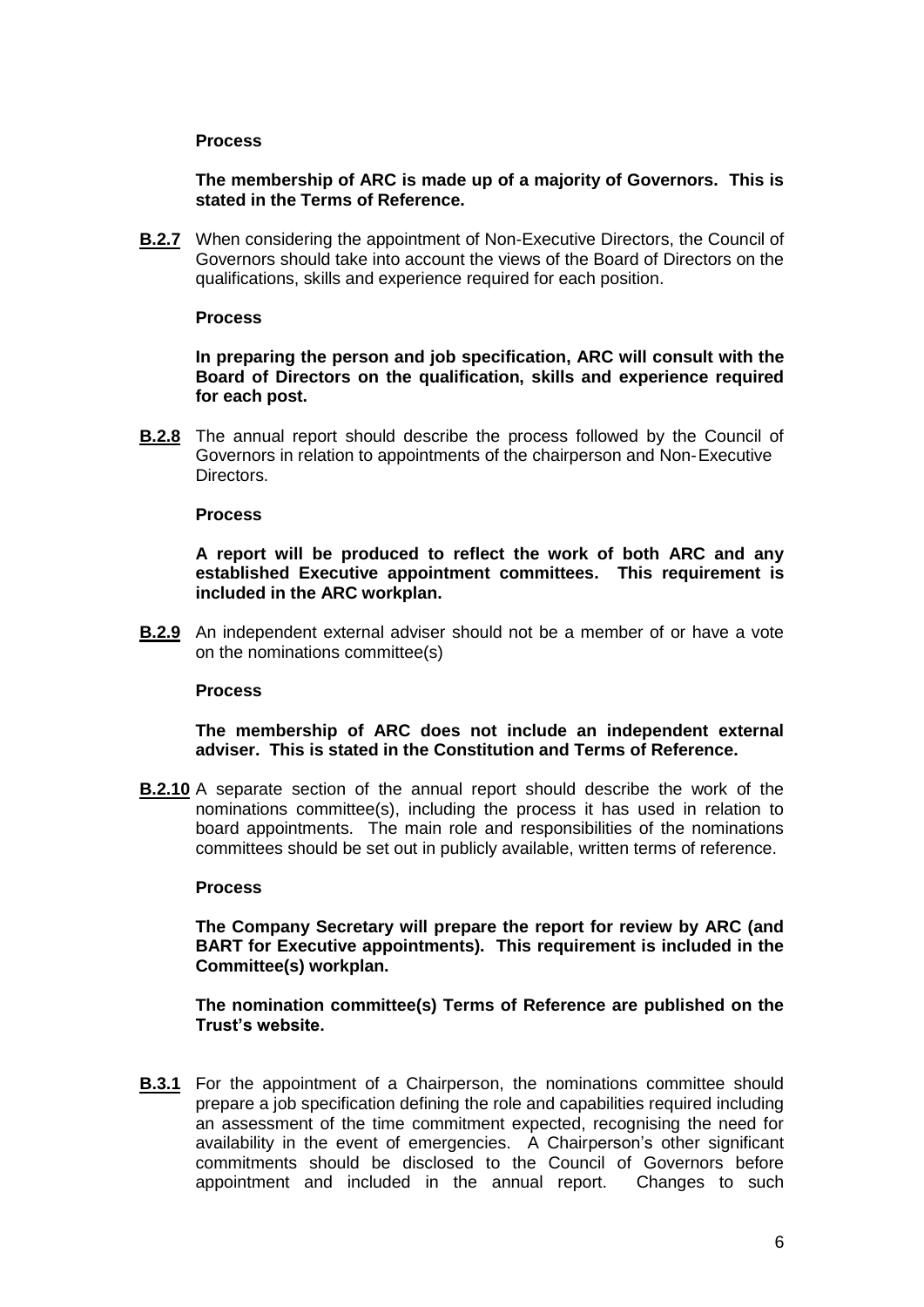commitments should be reported to the Council of Governors as they arise, and included in the next annual report. No individual, simultaneously whilst being a Chairperson of an NHS Foundation Trust, should be the substantive Chairperson of another NHS Foundation Trust.

# **Process**

**For the appointment of Chairperson, the ARC will produce a job specification defining the capabilities required including an assessment of the time commitment expected. For future Chairperson appointments other significant commitments will be disclosed and appear in the Annual Report.**

**B.3.2** The terms and conditions of appointment of Non-Executive Directors should be made available to the Council of Governors. The letter of appointment should set out the expected time commitment. Non-Executive Directors should undertake that they will have sufficient time to meet what is expected of them. Their other significant commitments should be disclosed to the Council of Governors before appointment, with a broad indication of the time involved and the Council of Governors should be informed of subsequent changes.

#### **Process**

**The terms and conditions of appointment of Non-Executive Directors are available from the Associate Director of Human Resources and Workforce.**

**ARC will consider the time commitment for each appointment and seek assurance that the Non-Executive Director has sufficient time to meet what is expected of them as part of the selection process.**

**B.6.3** The Senior Independent Director should lead the performance evaluation of the Chairperson, within a framework agreed by the Council of Governors and taking in to account the views of Directors and Governors.

# **Process**

#### **ARC will establish the performance appraisal process for agreement by the Council of Governors.**

- **B.6.5** Led by the Chairperson, the Council of Governors should periodically assess their collective performance and they should regularly communicate to Members and the public details on how they have discharged their responsibilities, including their impact and effectiveness on:
	- Holding the Non-Executive Directors individually and collectively to account for the performance of the Board of Directors;
	- Communicating with their member constituencies and the public and transmitting their views to the Board of Directors; and
	- Contributing to the development of forward plans of the NHS Foundation Trust.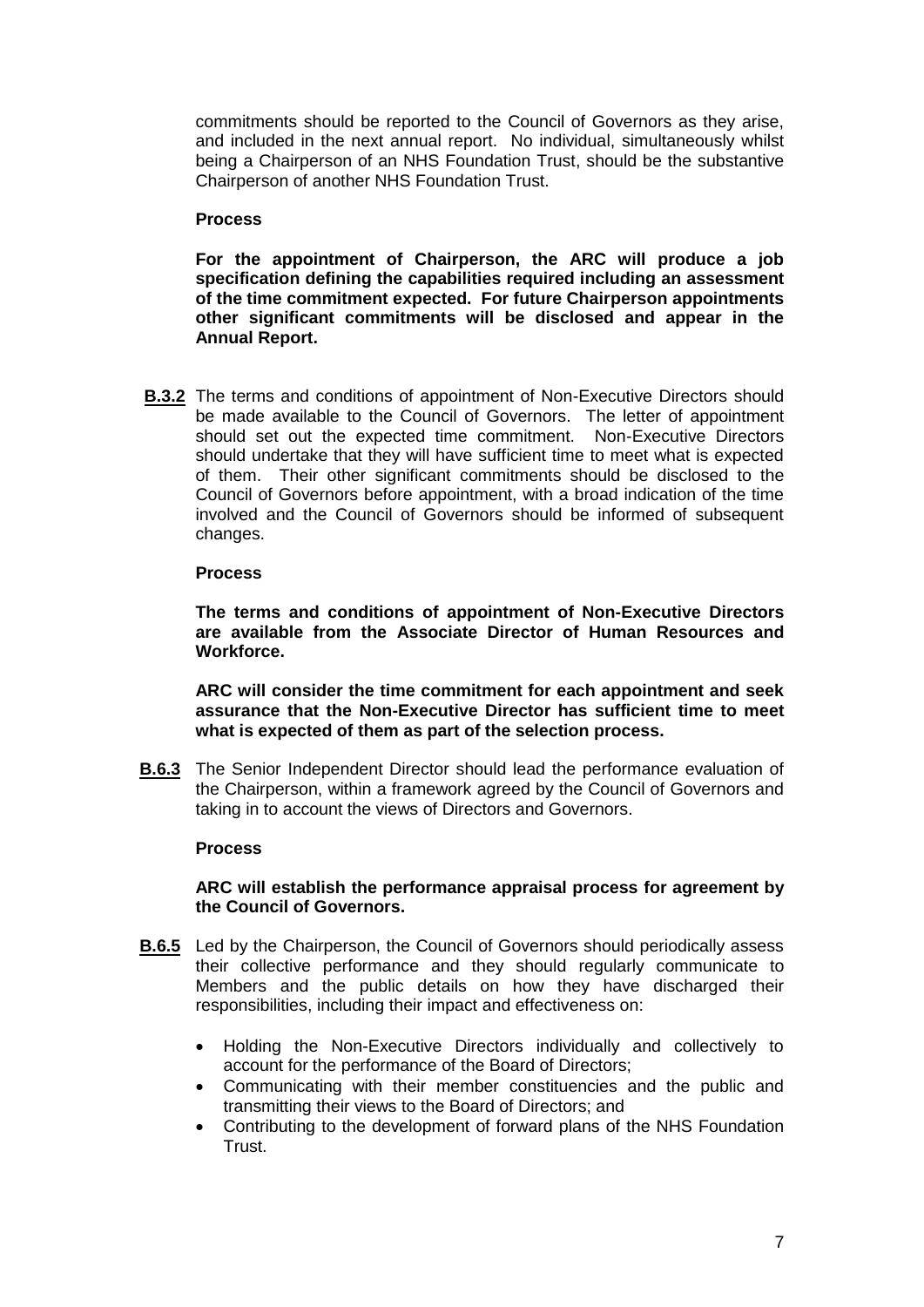The Council of Governors should use this process to review its roles, structure, composition and procedures, taking into account emerging best practice. Further information can be found in Monitors publication: *Your Statutory Duties: A Reference Guide for NHS Foundation Trust Governors*.

#### **Process**

#### **ARC may be requested by the Council of Governors to undertake this role. This is a matter for the Council of Governors.**

**B.7.1** In the case of re-appointment of Non-Executive Directors, the Chairperson should confirm to Governors that, following formal performance evaluation, the performance of the individual proposed for re-appointment continues to be effective and to demonstrate commitment to the role. Any term beyond six years (eg two three-year terms) for a Non-Executive Director should be subject to particularly rigorous review and should take into account the need for progressive refreshing of the Board. Non-Executive Directors may in exceptional circumstances serve longer than six years (eg two three-year terms following authorisation of the NHS Foundation Trust), but this should be subject to annual re-appointment. Serving more than six years could be relevant to the determination of a Non-Executive Director's independence.

#### **Process**

**ARC will consider the above specified terms when nominating a Chairperson or Non-Executive Directors for appointment / reappointment to the Council of Governors.**

**B.7.3** Approval by the Council of Governors of the appointment of a Chief Executive should be a subject of the first general meeting after the appointment by a committee of the Chairperson and Non Executive Directors. All other Executive Directors should be appointed by a committee of the Chief Executive, the Chairperson and Non-Executive Directors.

# **Process**

#### **The Board of Directors will establish a Board Appointments Committee for the appointment of the Chief Executive and other Executive Directors**

**B.7.4** Non-Executive Directors, including the Chairperson, should be appointed by the Council of Governors for specified terms subject to re-appointment thereafter at intervals of no more than three years and subject to the 2006 Act provisions relating to the removal of a Director.

# **Process**

# **This provision is set out in the Constitution.**

**D.1.2** Levels of remuneration for the Chairperson and other Non-Executive Directors should reflect the time commitment and responsibilities of their roles.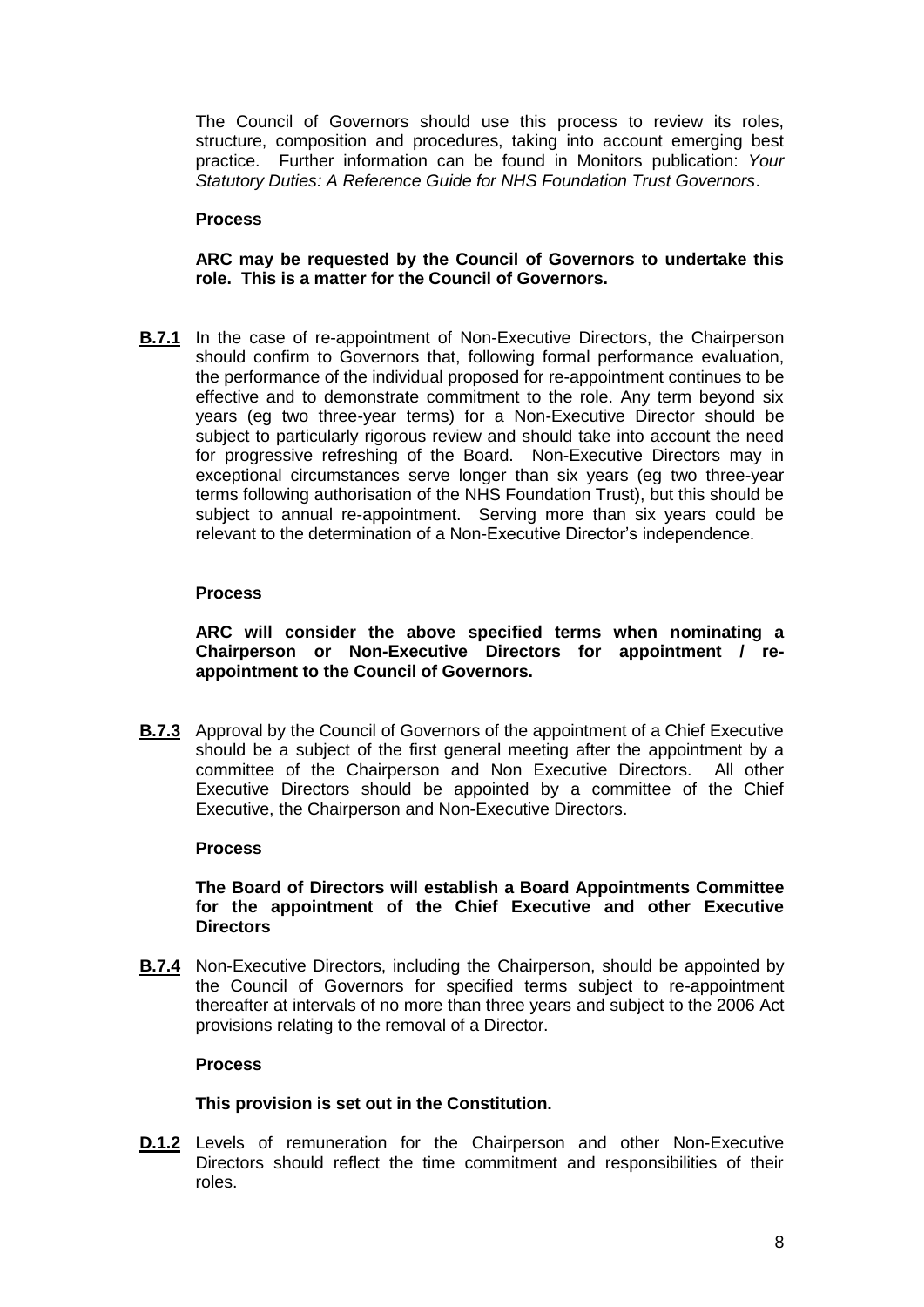#### **Process**

**When determining, for recommendation to the Council of Governors, the levels of remuneration for the Chairperson and other Non-Executive Directors, ARC will consider the time commitment and responsibilities of the roles.**

**E.2.3** The Council of Governors should consult external professional advisers to market test the remuneration levels of the Chairperson and other Non Executives at least once every three years and when they intend to make a material change to the remuneration of a Non-Executive.

#### **Process**

**The review process will be determined and undertaken by ARC as identified in the terms of reference**

Approved August 2018